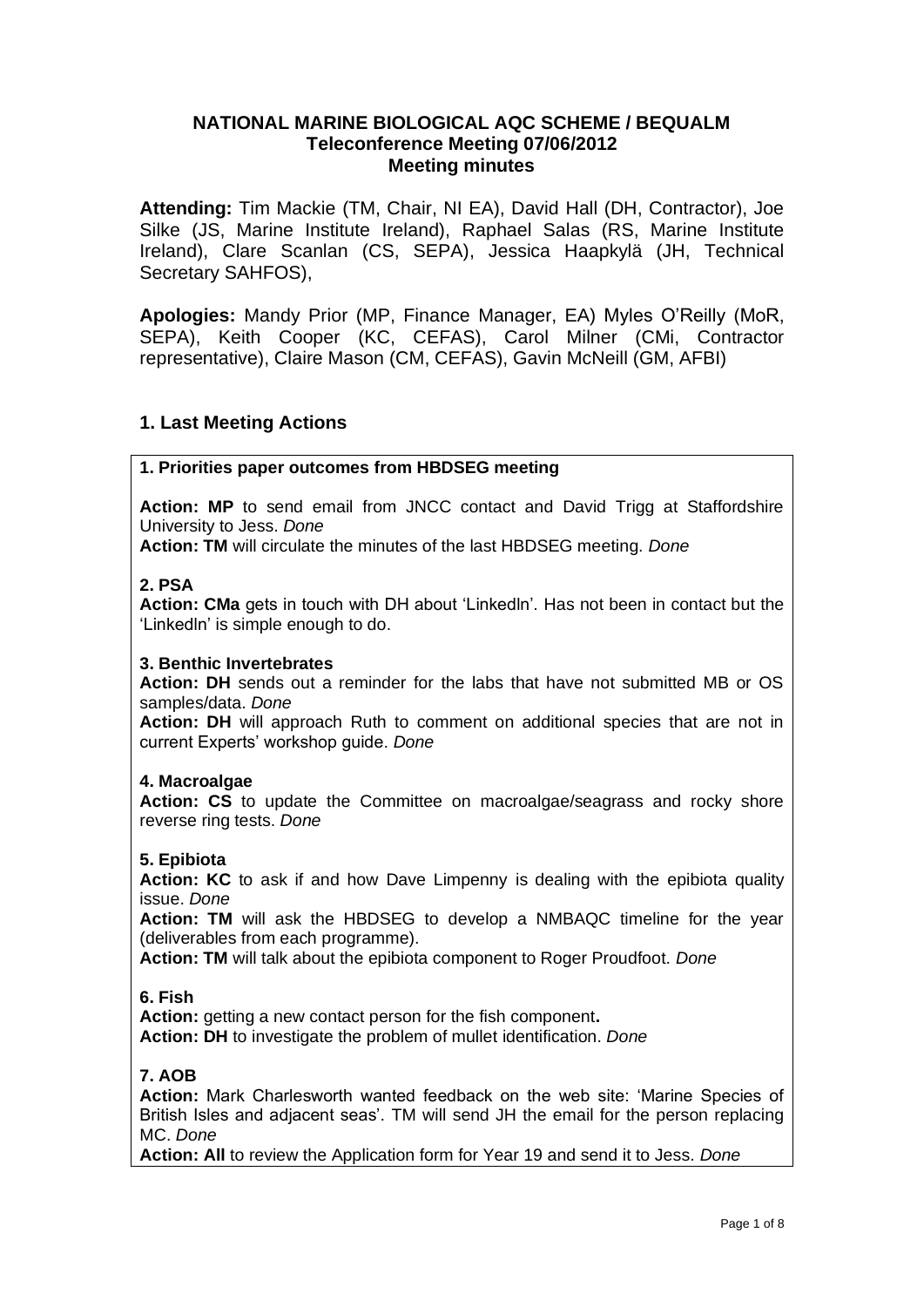# **Meeting**

### **1. Priorities from HBDSEG**

A temporary chair for the NMBAQC will be nominated in the next HBDSEG meeting on  $4-5<sup>th</sup>$  of July 2012. Tim will take up his day job for the next 3 months.

**Action:** HBDSEG has requested to review the zooplankton monitoring standards. *Done* (JH is working on this with SAHFOS).

HBDSEG priorities remain the same as before i.e.:

- 1) Epibiota ring test development
- 2) Biotope classification
- 3) Annual report for NMBAQC
- 4) Timeline for NMBAQC (**TM action**)

## **2. Phytoplankton update**

JS: Considerable amount of work has been done.

RS: Have just finalised the registration for the inter-comparison test: 52 participants, 28 laboratories. Mostly from Europe but also a couple of labs from North Africa, one from Australia and one from South America. So, the programme is still European but going global. The exercise has become more visible, it has been published through the IOC web site. We are preparing samples this month and we are sending them by the end of June. We will get the results back by August. In September, the online quiz will take place. There will be a workshop in November (in Denmark) that will have a more practical side to it involving using microscopes and learning different techniques. The phytoplankton report will be ready by the end of the year. It is a challenge to increase the sample numbers and culture materials. It will demand more work this year to prepare samples.

TM: Are you using the IOC format for the online quiz?

RS: Yes, we will try to improve some of it and perhaps make the test a bit harder. The online quiz is not only ID but it includes particular questions on taxonomical characteristics of the sample. It is an add-on to the samples we send out that have both ID and enumeration in them so the analysts get scored on their ability to identify the species in the samples and also to calculate their abundance.

JS: Irene from Marine Lab Scotland has sent a species list to the framework people, re-classification of species, up-to-date names of species, now everyone is working from the same list of species.

JS: Jess sent me an email about the phytoplankton Statement of Performance that we give out after the inter-comparison test. We have designed our own.

TM: There is no need to standardise these.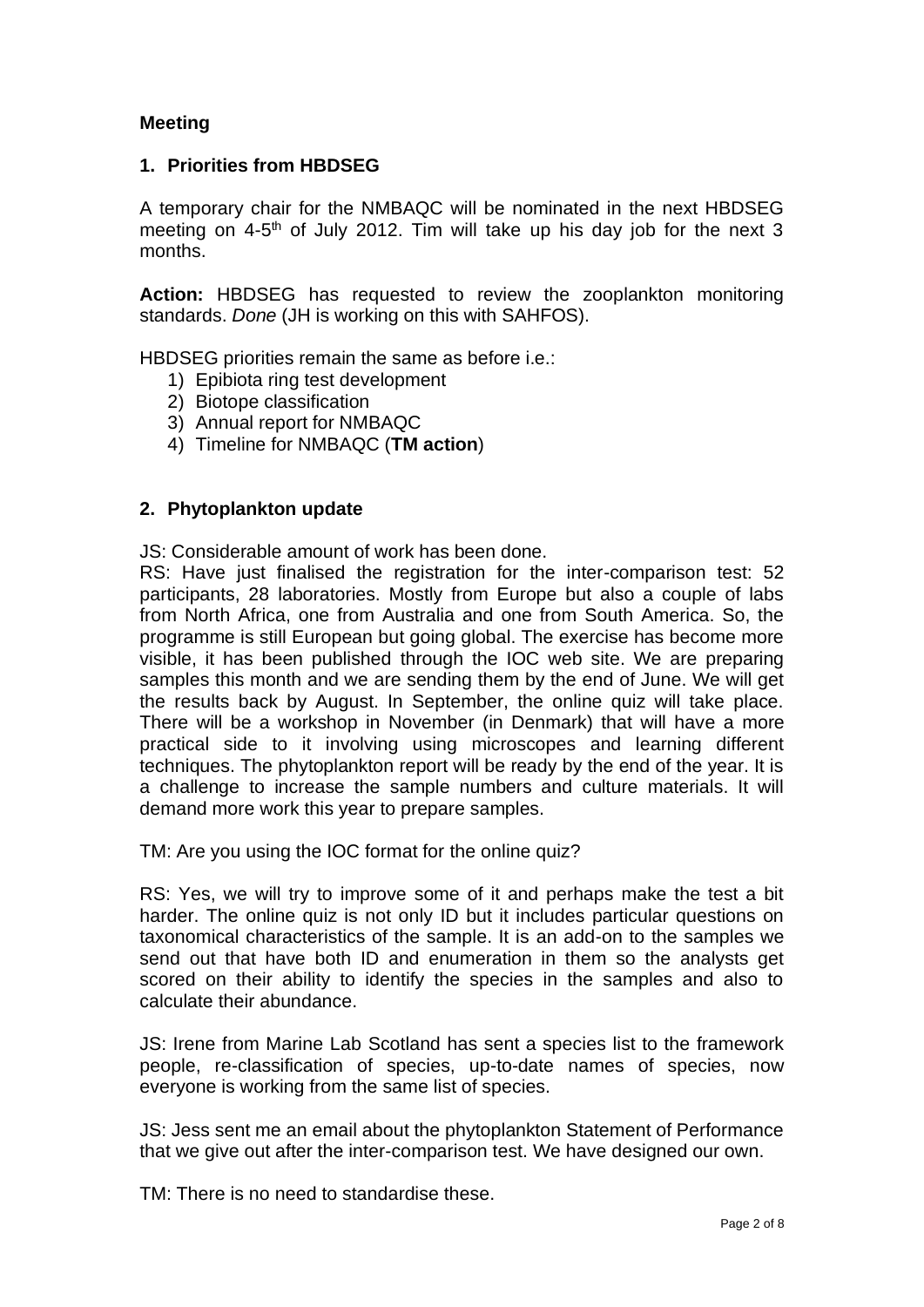DH: The ones you have now are from year 17. Could we make these the same format for each scheme component?

**Action: JH** to copy statement of performance to CS. *Done*

TM: Just before you go, Joe, HBDSEG wants to include zooplankton. Do you have expertise in your institute?

JS: No, we do not work on zooplankton in itself, we do fish larvae. Zooplankton tends to be very variable due to the variety of things you get in a sample.

TM: We need to review monitoring standards for zooplankton. CS: Kathryn Cook from Marine Scotland? JS: Good suggestion, she is part of the IOC working group. Maybe email Kathryn about it? **Action: CS** will email her. *Done*

# **3. PSA**

| Yr17(2010/11)  | Annual Report on Scheme website.                                                        |
|----------------|-----------------------------------------------------------------------------------------|
| Yr18 (2011/12) | PS40 & PS41 reports on website.<br>PS42 & PS43 report writing in progress (11 out of 12 |
| returns).      |                                                                                         |
| Yr19 (2012/13) | PS44 & PS45 source material in-house; initial preparation<br>ongoing.                   |

# **4. Benthic Invertebrates**

| Yr17 (2010/11) | All late LR & OS returns have been completed, reported<br>and returned.<br>17x OS with external auditor.<br>SoP sheets created (interim copies for ext OS<br>participants)<br>Annual report in progress; DH will produce interim<br>report, i.e. without external OS data, for TM to present<br>at next HBDSEG meeting. |
|----------------|-------------------------------------------------------------------------------------------------------------------------------------------------------------------------------------------------------------------------------------------------------------------------------------------------------------------------|
| Yr18 (2011/12) | All exercise deadlines have passed.<br>RT41 interim results circulated; Ophelia & Marenzelleria<br>external advice not completed yet; ring test bulletin will be<br>created stating current taxonomic status.                                                                                                           |

RT42 interim results circulated; ring test bulletin in progress; problem taxa = *Polyphysia crassa* juv. (21% of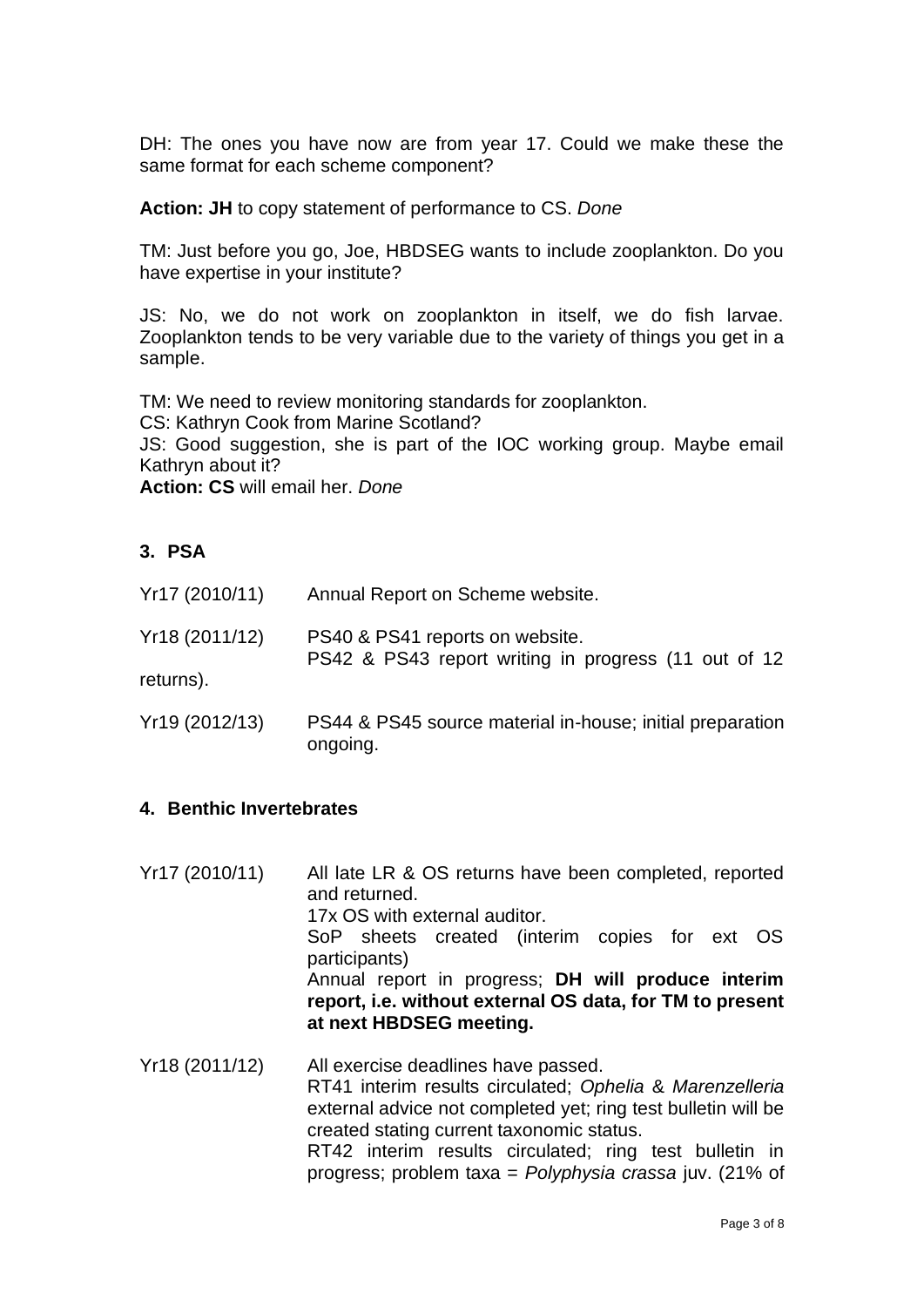all specific errors), *Ecrobia ventrosa* (16%) & *Onoba aculeus* juv. (13%).

MB19 (natural smps from southern North Sea) exercise completed and report will be on website today; first exercise stating NMBAQC procedures to be followed.

LR16 & OS47-49 sample/specimen processing ongoing; 10 out of 15 LR sets received; 69 Own Samples received; 21 reported & returned, to date.

**OTHER** 

OS CSEMP Report 1999 to 2008 completed & posted on website.

Beginners' workshop completed (26-30<sup>th</sup> March) @ Thomson Unicomarine's laboratory; good feedback from participants; certificate of attendance & cdrom of papers, etc. have been circulated.

Experts' workshop planned (5-9<sup>th</sup> November) @ Dove; update on sign up required.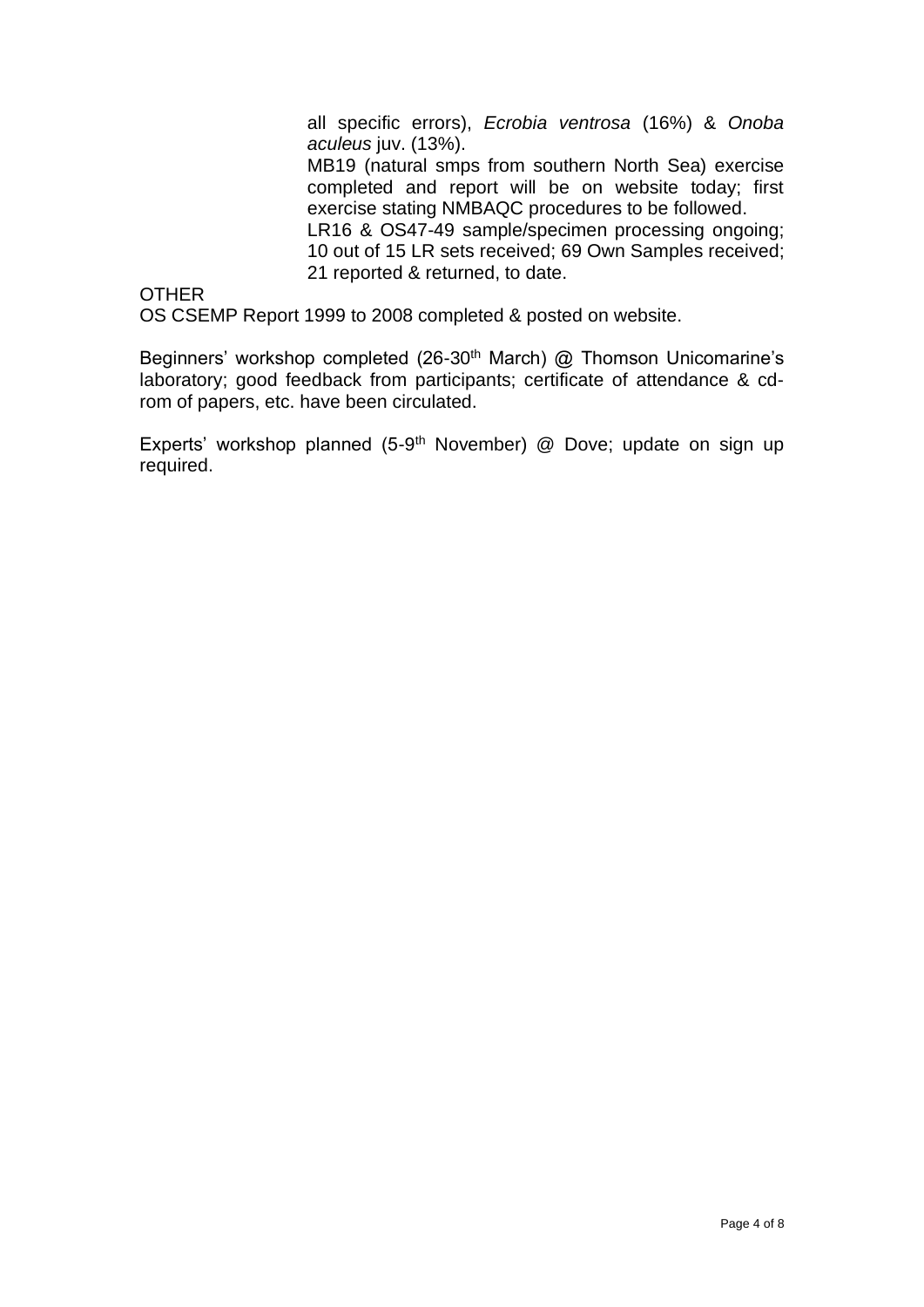# **5. Macroalgae**

*Rocky shore Macroalgae Identification*

MP (by email): Mandy has asked Emma Wells of Wells Marine to run the Macroalgae component (both rocky shores and opp. mac/seagrass) again for Year 19.

CS: The excercises have all been completed; 2 labs subscribed for it with a total of 11 participants. The results were good. People are getting better at what they are doing. The biggest question is how the ring test should be scored: passed/failed or some other measure? Are there any guidelines regarding this?

TM: Ring tests used to be marked 'passed' or 'failed'. This way of marking makes people's professional pride emerge since there is a competitive edge to the test. Then the tests started to be run as a training exercise.

DH: How hard are the tests? It's a great exercise once I have the results. We score them 1) high, 2) medium, 3) low.

CS: We do this for macroalgae biomass but not for rocky shores.

TM: It's photo ID so everyone is presented with the same pictures. It should be a more standard result than for the benthic one. The use of the statistical method 'Z-score' will show how hard the test was. If everyone's failed at one point, you know the question was too hard.

DH: If you want to use pass/fail, you need to present all the standard ID features.

TM: You could apply a Z-score on the rocky shores and see how it pans out.

CS: Yes, it's something we've been talking about.

DH: Perhaps because the benthic component is not pass/fail, we get lots of participants. Remember that Z-score does not work well with low numbers.

CS: We had 6 labs and 11 participants.

TM: You could up your numbers with 2 when running the Z-score.

**Action: CS** will double-check with Emma about Z-scores.

TM: Individual participant scores/returns could be identical. Consultancies would come up with one opinion from many people. Perhaps the test could be scored 'deemed satisfactory'?

CS: In that case, would you send a certificate to the participants?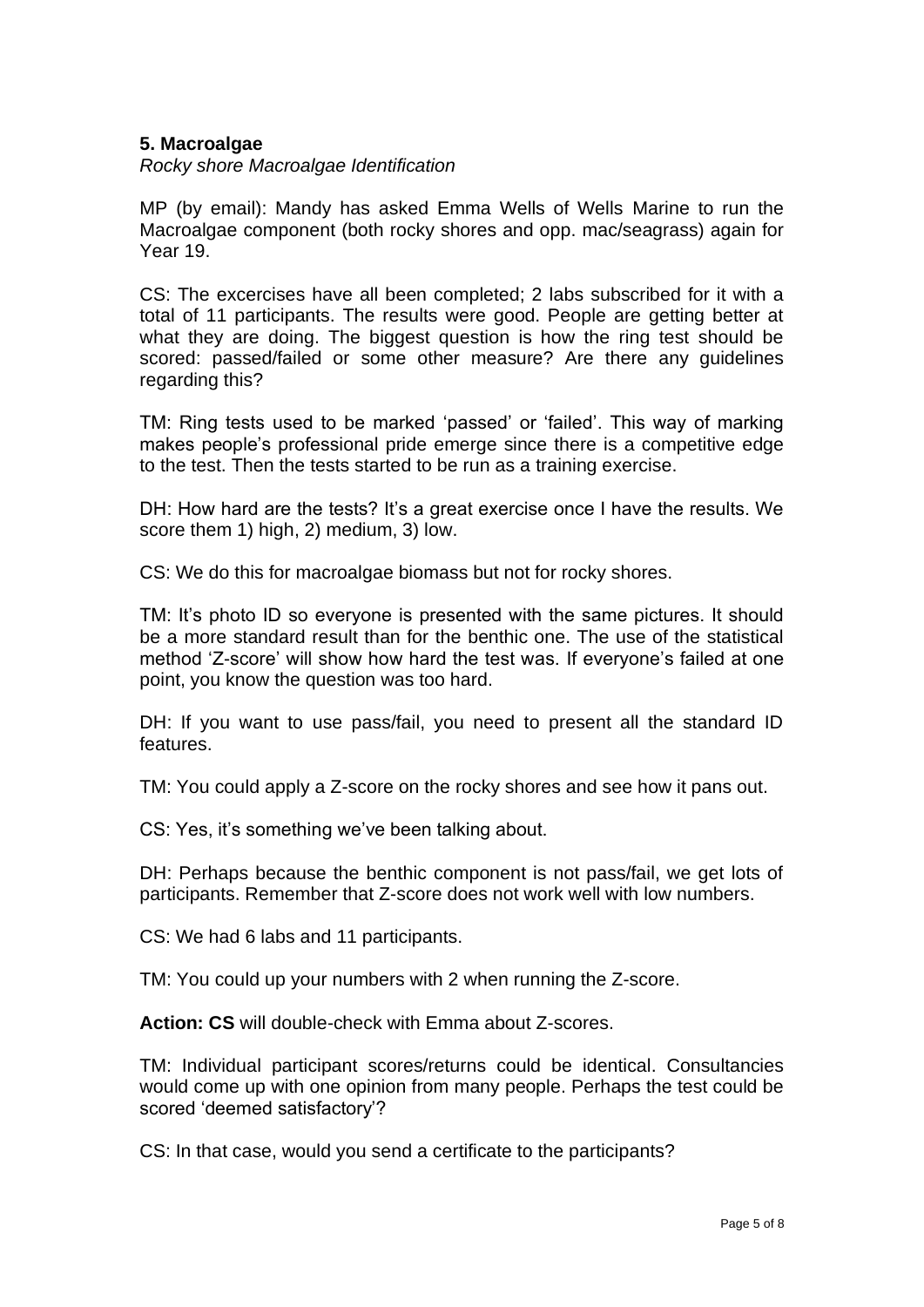TM: There would be a certificate of participation and they could get the Zscore number on it, i.e. a 'de facto' fail but not a real 'fail'.

CS: This has been useful, thank you.

TM: Would be interesting to see how Z-scores would be with regards to old data. Have you talked with Emma?

CS: No yet.

*Macroalgae and seagrass percentage cover ring test*

CS: 13 laboratories participated, 12 completed the exercise (10 government agencies, 2 consultancies), 37 participants. Emma had one assessment in the field, also did it by using image analysis. She worked the Z-scores out: 1) calculated the mean of participants, 2) calculated Z-scores relative to image analysis (most mistakes were observed in this one). Overall the scores were quite good, people were passing in general. Although some quadrats had more variation within them. It was worse with seagrass, because it's more patchy and it's harder to assess. There was a low overall success rate although not too bad. Need to look more in detail. Could do with a workshop on macroalgae, particularly on seagrass? The questions to solve regarding the workshop are: 1) timing, 2) funding

Is it for the participants to fund this or does the money come from NMBAQC?

TM: self-funding

CS: There is definitely a need for a workshop.

TM: Do you mean inter-tidal or subtidal stuff?

CS: It's all inter-tidal, the EA are developing a tool for sub-tidal seagrass work which is sonar-based.

TM: Has anyone done any aerial work on seagrass?

CS: Yes, we are planning to do that. But a licence is required in order to be able to do it.

*Biomass ring test for macroalgae only*

CS: We didn't get so many participants. 9 labs returned the results (government agencies), one did not.

TM: Perhaps send a reminder to the one that didn't return it.

CS: I'll check that.

TM: How did the test go?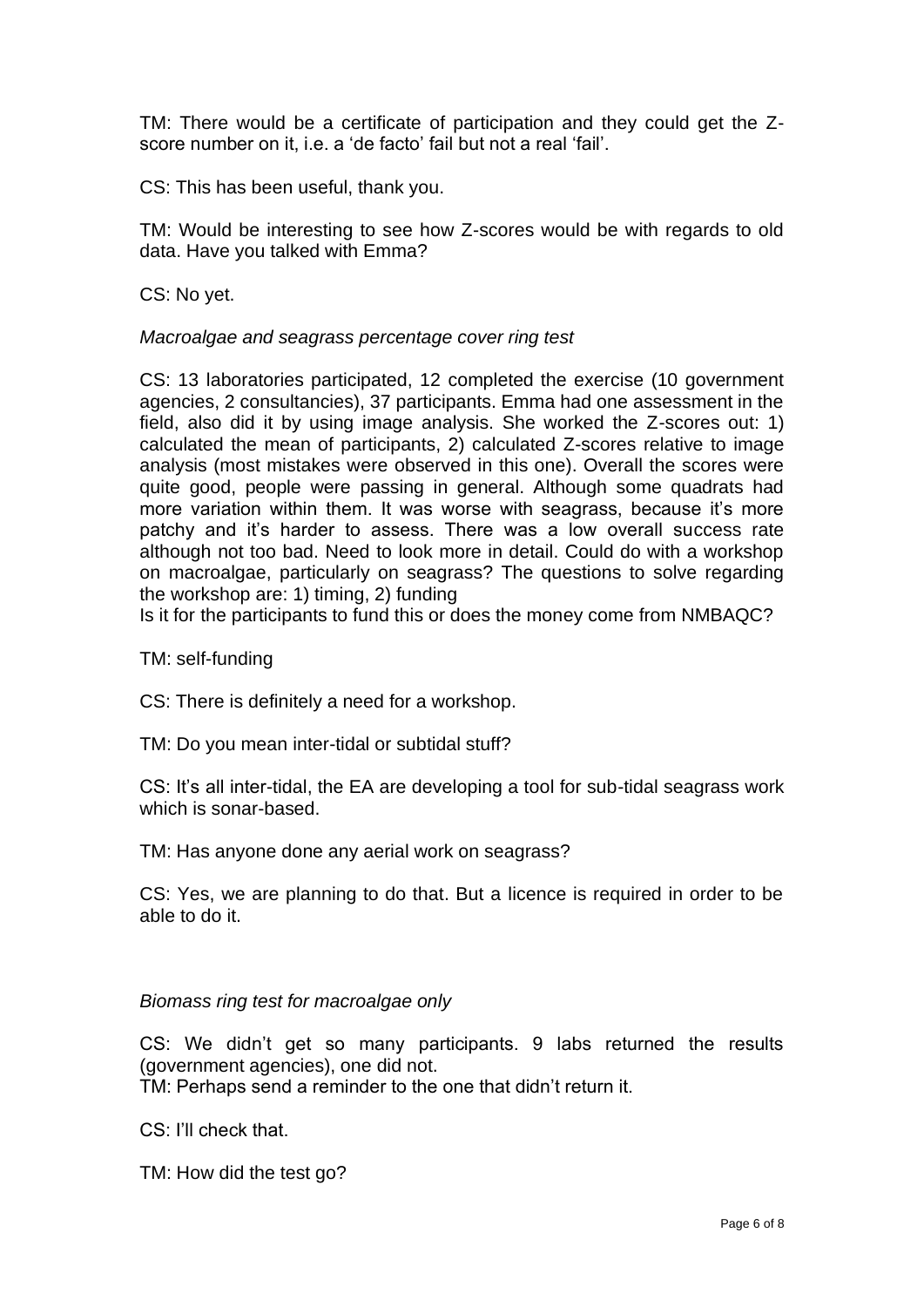CS: There was lots of variation, some big outliers. There is the training issue. I will have to see when would be a good timing and what would be a good site that would have both macroalgae and seagrass.

**Action: CS** to check if the macroalgae test is OK on the web site. *Done*

# **6. Epibiota**

JH: I met up with Emma Verling in Peterborough on the  $30<sup>th</sup>$  of May to discuss how to proceed with the Epibiota component. We discussed about writing up a 'Best Practice Guide', similar to the one that exists on PSA. Dan Bailey from JNCC is also keen to help out with this. We need some guidance from the NMBAQC Committee on this. First of all what kind of ring test would you like us to develop (specialist or general)?

TM: It needs to be fit for purpose. It needs to be divided in the following way: 1) Physical/sediment, 2) Biotope, 3) Species abundance, 4) Condition assessment. The same video can then be used for several purposes.

JH: There is the question of intellectual property since the test was generated by Envision Mapping. I am wondering if we will be able to use their material? It would be a shame to have to develop everything from scratch since so much work (and money) has been spent on this previously.

TM: I can't see why we wouldn't have access to the material. As far as I know there was no time limit on the contract. The problem we may have is to try to make people sign up for an expensive component.

JH: What about the Best Practice Guide?

TM: Relatively tight guidelines already exist from MASH and ISO 10, QA video stuff.

DH: We have been doing MCZ through CEFAS. We have had 6 people constantly looking at videos. Maybe send Mark Curtis from CEFAS an email?

TM: How did CEFAS develop their questionnaire? Is it geared for species or for biotope?

DH: I think for biotope but I haven't been involved in it.

TM: The easiest way to do the Epibiota ring test is to burn a disk with 1 minute video clips and ask people to score it under 1-4:

- **1)** Physical
- **2)** Biotope
- **3)** Species abundance
- **4)** Condition assessment

DH: Going through CEFAS is the way to do it. You can get wider participation. CS: Tim, we do a lot of assessment of fish farms.